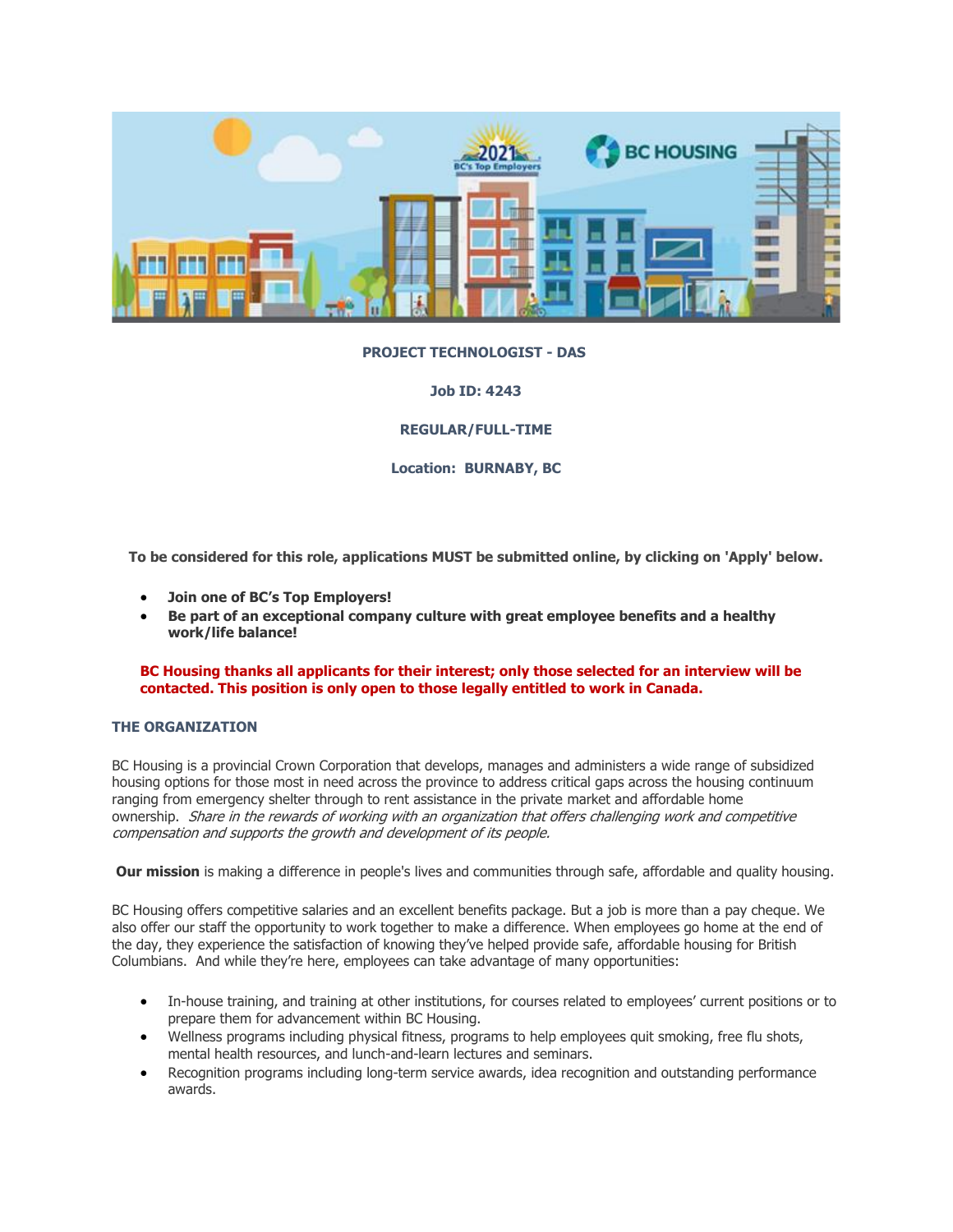- Livegreen incentives include an employee transit pass program, and other initiatives that encourage alternative, sustainable transportation (even a bike purchase program!).
- An active Social Club that organizes special events like seasonal parties and arranges group discounts to other events.
- Participation in community and charitable events.

\*\* Please note: Eligibility for benefits offered is based on employment status \*\*

# **PROJECT TECHNOLOGIST - DAS:**

(\$67,712.13 - \$78,694.16 annually)

#### **POSITION SUMMARY**

The Project Technologist, under the direction of the assigned Manager, is responsible for ensuring that all projects developed and administered by BC Housing comply with the appropriate Design and Construction Standards. He/she/they conducts detailed plan and specification reviews, conducts site inspections during construction and provides contract administration services. The role also monitors the work of inspectors, architects, other consultants and general contractors.

# **CANDIDATE PROFILE**

#### **The successful candidate will have the following:**

## **EDUCATION & EXPERIENCE:**

- Diploma from a building, engineering or architectural technology program or equivalent education to qualify as an Applied Science Technologist (Graduate of an accredited building technology diploma program).
- Considerable progressive experience as a technologist including experience with contract administration and building inspections. Significant experience with industry standard construction contracts.
- Considerable training in project management, building envelope principles, industry standards including regulatory requirements, construction contract administration, and recommended construction practices.
- Or an equivalent combination of education, training, and experience acceptable to the employer.
- Eligible for designation as an Engineer, Quality Surveyor, Architect, Architectural Technologist, or AScT (Applied Science Technologist) or CET (Certified Engineering Technologist) with Applied Science Technologists and Technicians of BC (ASTTBC)

### **KNOWLEDGE, SKILLS AND ABILITIES:**

- Considerable knowledge and understanding of architectural and building technology and systems
- Considerable knowledge and understanding of the BC Building Code, Municipal approval procedures, and applicable regulatory standards and policies
- Proficient in the use of MS Office applications and construction software or other relevant business applications
- Strong critical thinking and decision-making skills
- Strong organizational, creative thinking, and innovation skills
- Effective communication, interpersonal and relationship management skills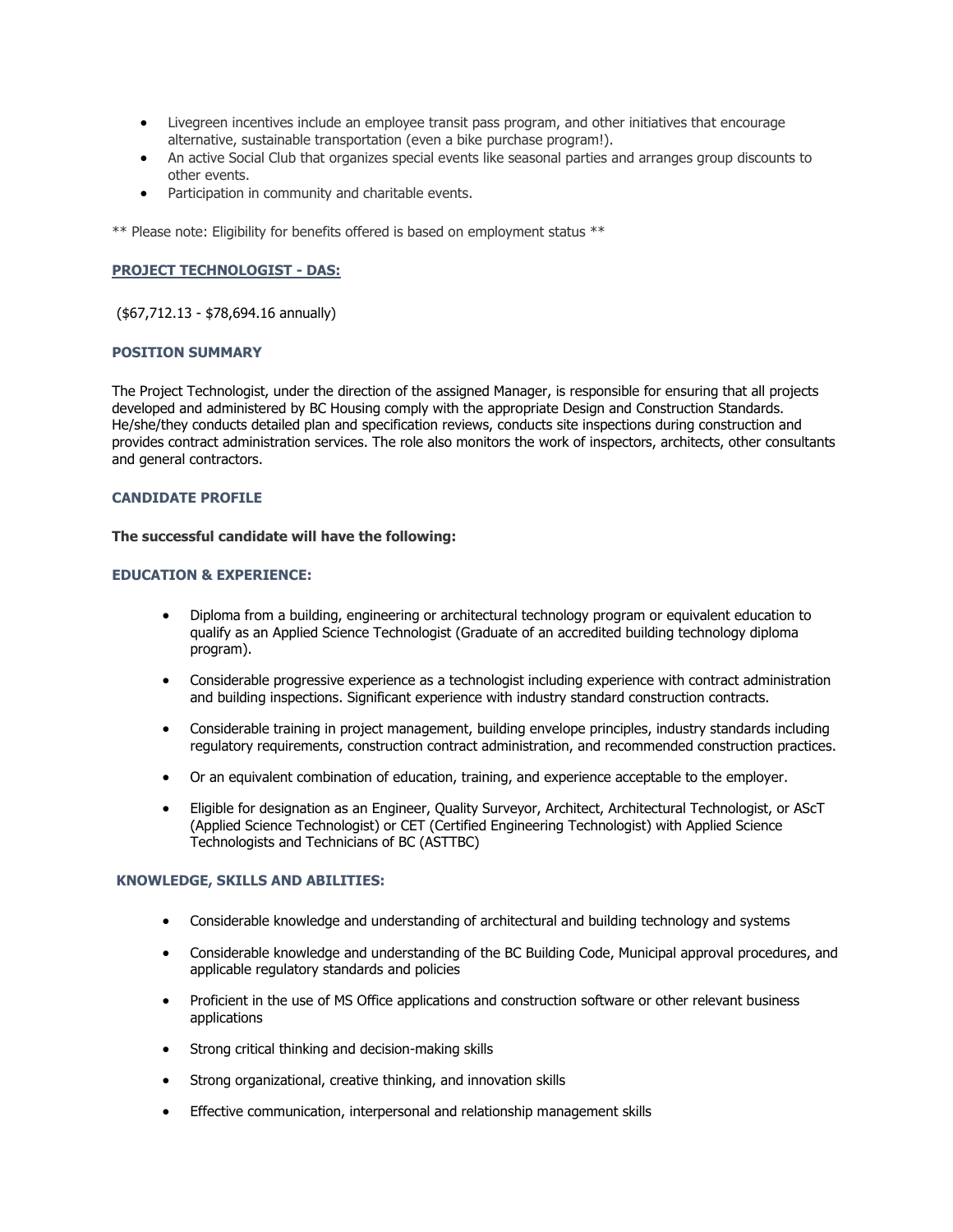- Ability to read, review, analyze and critique construction drawings and building envelope assessment reports
- Ability to estimate construction costs for new construction, renovation and building envelope repair projects
- Ability to provide direction and leadership to consultants and staff on design and construction standards and contract administration
- Ability to exercise good judgement and display initiative
- Ability to travel on Commission business and work periodic evenings and weekends
- Valid BC Driver's License and access to a reliable vehicle
- Due to the nature of this role, a **valid class 5 driver's license** and satisfactory driving record is required.
- Due to the nature of this role, access to a reliable vehicle will be required

As part of our commitment to maintaining safe and healthy spaces, BC Housing has introduced an interim mandatory vaccination program for all employees. We require proof of being fully vaccinated against COVID-19 as a condition of employment. Individuals who cannot be vaccinated for reasons related to a protected ground under human rights law (such as medical issues or sincerely held religious beliefs) may request an accommodation. Upon receiving a request, we may request additional information to determine whether the applicant can be accommodated in the desired role without undue hardship.

Successful applicants will be required to verify ability to travel under federal travel restrictions.

# **How to Apply:**

Please review the attached job description for a complete list of duties, qualifications and competencies. To be considered for this competition, applicants must submit a cover letter and resume clearly identifying how they meet the qualifications necessary for this position. This information will be used as part of the selection process.

Your cover letter and resume should be submitted as one document in your profile when applying for this position. Please add your cover letter to your resume and submit both documents as your resume.

# **[Please review the Job Description prior to applying](https://www.bchousing.org/publications/JD-Project-Technologist_(DAS)-AO4-Dec-2021.pdf)**

#### (When there is a pop up asking if you wish to view only secure items, press no)

As part of the application process, you will be prompted to fill out a questionnaire which must be completed in order for your application to be considered. Please allot up to 5 minutes to fill it out after submitting your resume and cover letter as one single document.

#### **Only applications submitted using the Online Recruitment System at [www.bchousing.org/careers](http://www.bchousing.org/careers) will be accepted**

If you are passionate about what you do and want to use your expertise to engage in a meaningful and challenging work, please apply to **join our team today at [www.bchousing.org/careers](http://www.bchousing.org/careers)**

At BC Housing, we're committed to providing a healthy, safe and inclusive workplace where respect and diversity are recognized assets. We invite and welcome applications from women, visible minorities, Indigenous Peoples, Persons with Disabilities and Disabled People, persons of all sexual orientations and gender identities, and all people committed to meaningful work that makes a difference. We are committed to providing an inclusive and barrier-free